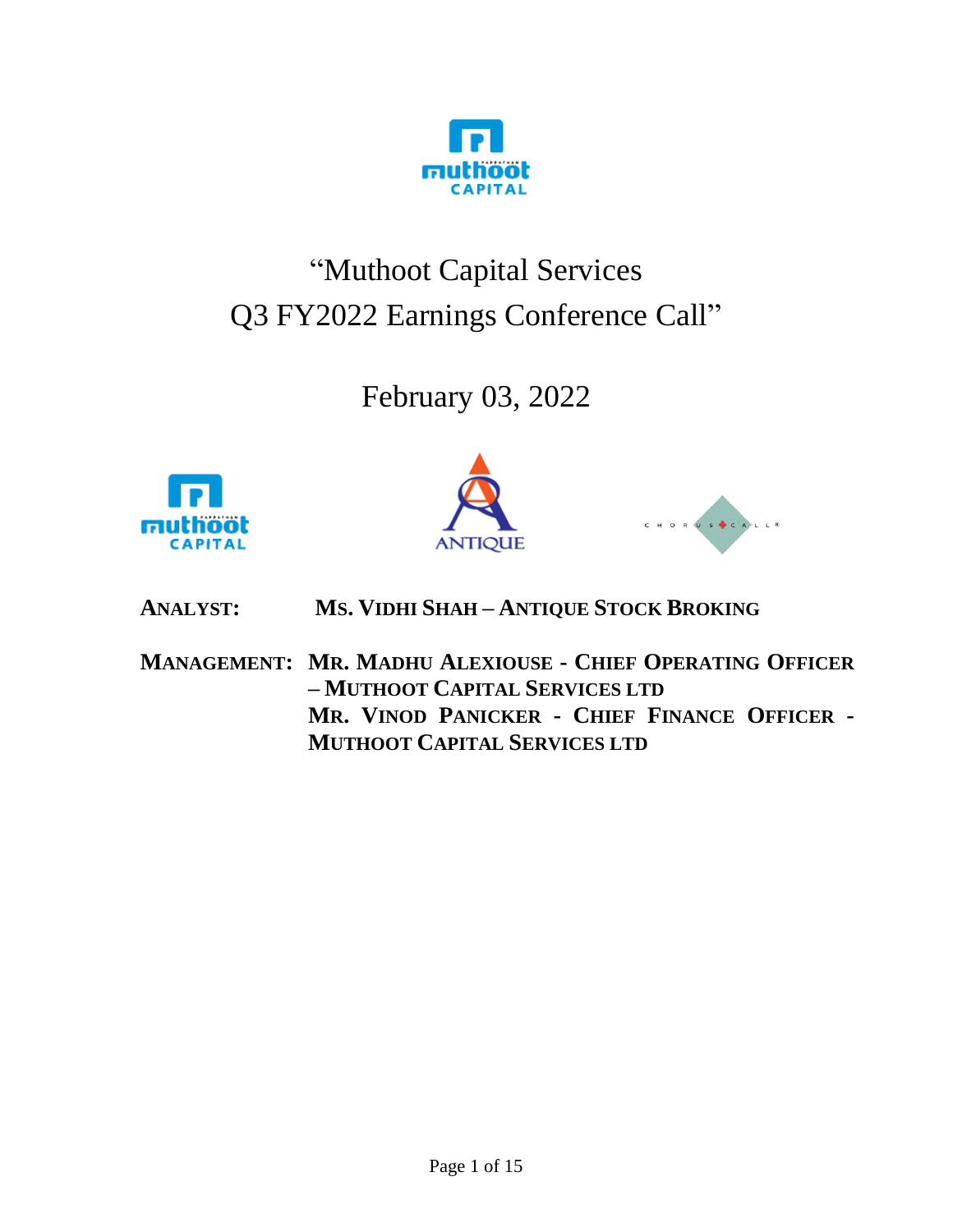

- **Moderator**: Ladies and gentlemen, good day and welcome to the Muthoot Capital Services Limited Q3 FY2022 Post Results Conference Call hosted by Antique Stock Broking. As a reminder, all participant lines will be in the listen-only mode and there will be an opportunity for you to ask questions after the presentation concludes. Should you need assistance during the conference call, please signal an operator by pressing '\*' then '0'on your touchtone phone. Please note that this conference is being recorded. I now hand the conference over to Ms. Vidhi Shah from Antique Stock Broking. Thank you and over to you Madam!
- **Vidhi Shah**: Thank you Lizaan. Good afternoon, everyone. We have with us the management team of Muthoot Capital which is represented by Mr. Madhu Alexiouse who is the Chief Operating Officer and Mr. Vinod Panicker who is the Chief Financial Officer. Without further ado I shall now handover to Mr. Vinod Panicker who will give us the opening remarks and the financial performance of that. Over to you Sir!
- **Vinod Panicker**: Thanks a lot. Good afternoon, everybody. Nice being on a call with all of you once again. Yesterday we had our Board meeting and you are aware of the figures for the quarter ended December 2021 was approved by the Board and that is what we are going to present and then discuss about that.

During the last nine months, we have seen certain ups and downs to begin with in the first quarter , things improved in the second quarter and we believe that the things have improved or become much better in the third quarter and based on that we did disbursement of about Rs.333 Crores in the current quarter versus Rs.304 Crores that we did in the same quarter last year and I am talking about the retail loan, last year there was about Rs.20 Crores of some other loan, which was temporary short-term loan in the same quarter but regular repaying loans was about Rs.304 Crores.

In the immediately previous quarter we did about Rs.310 Crores against Rs.332 Crores and we are expecting fourth quarter to be significantly better than the third quarter in spite of having lost some bit of time in some of the locations due to the third wave. With Rs.332 Crores, we ended up with AUM of about Rs.2011 Crores, up from about Rs.1980 Crores that we had end of September quarter but down 9% of same quarter last year when we were at about Rs.2200 Crores which has reflected in the average AUM and therefore in the interest income also.

In the current quarter we had income of about Rs.93 Crores against Rs.99 Crores that we had in immediately preceding quarter and about Rs.120 Crores in the same quarter of last year, Rs.93 Crores being lower than the last two numbers that I have mentioned has got a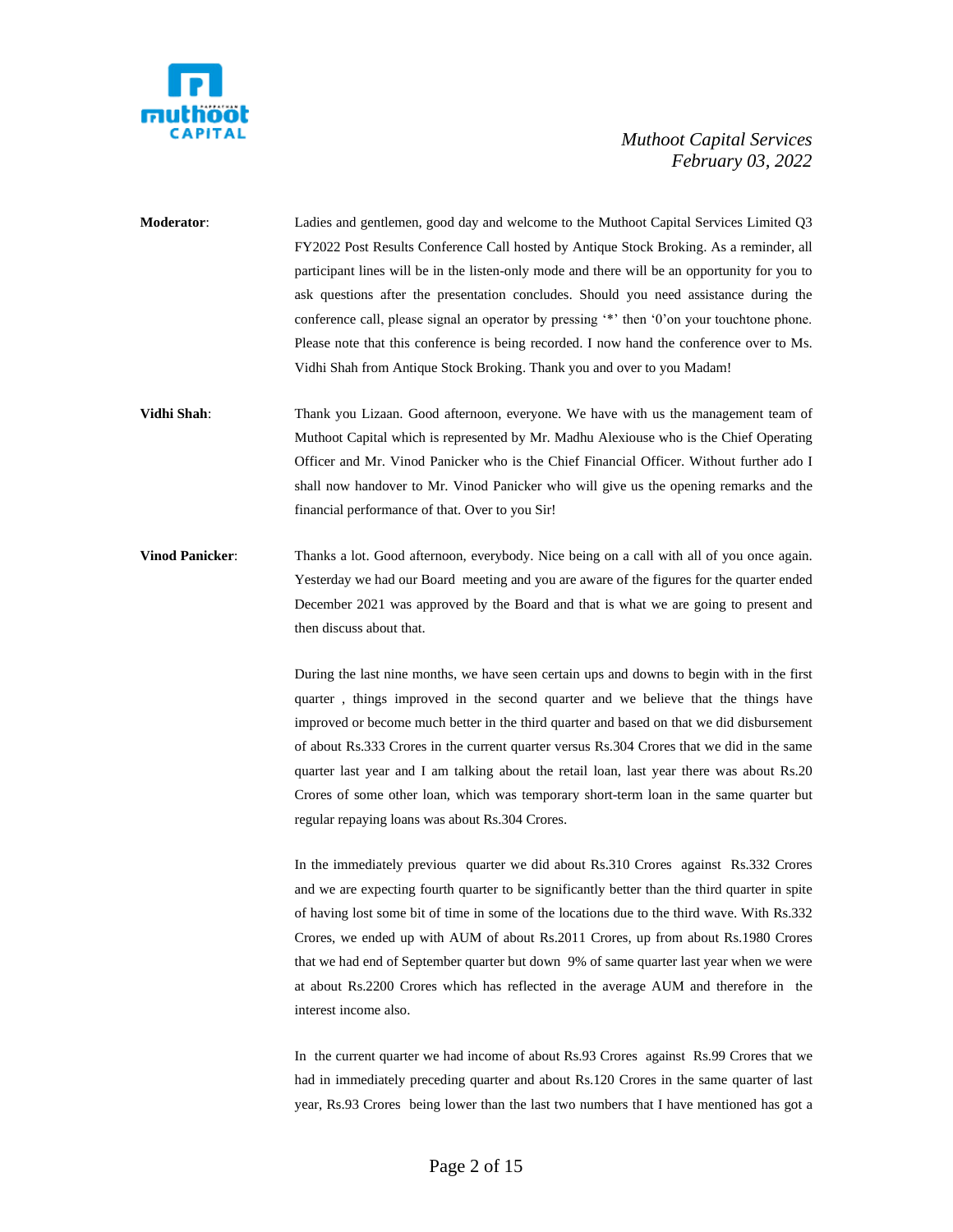

couple of reasons , one is definitely the reduction of AUM versus the same quarter last year when I did say that there was a drop of about 10% in the AUM itself and about similar amount in the average AUM as well, but more significantly was income reversal of about Rs 8.7 Crores in the current quarter, which was essentially on account of the company treating the movement of accounts into 90 plus and then coming back into to less than 90 but not to 0 DPD , but the belief that the company has is while it is still below 90 and in the normal circumstances the accounting policy permits us to take income of that as per RBI direction we are not permitted to recognize any income on NPA and therefore whatever increase happened due to the 11<sup>th</sup> November circular we have reversed an income of our Rs.8.7 Crores . If that reversal was not there then we would have reported an income slightly better than the immediately preceding quarter while that is still lower than the same quarter last year.

On the finance expenses, we spent about Rs.36 Crores versus about Rs.45 Crores in the same quarter last year, the drop is about 20% which was mainly on two accounts, I would say, Rs.232 Crores reduction in the utilization of funds in the current quarter versus the same quarter last year which gave us the benefit of roughly about Rs.5.5 Crores and about Rs.2.5 Crores on account of reduction in the interest cost and from over 9.4% we have been able to bring it down to about roughly about 8.72% to 8.73% which has benefited or given us about a cost benefit of over Rs.2.5 Crores. Again immediately preceding quarter, we have been able to speak to the banks and been able to utilize funds of Rs.96 Crores lower than the immediately preceding quarter, which has given us the benefit of about Rs.2.5 Crores another Rs 50 lakhs of reduction is on account of the interest rate reduction that we got. Banks have been very supportive in fact they have stood by us during the last couple of years which has been very tiring for us and we are grateful to the banks and the other lenders who have actually stood by us during such time.

Basis this , the net interest income went to about Rs.57 Crores versus Rs.60 Crores in the immediately preceding quarter and Rs 76 Crores in the same quarter last year, the operating expenses was higher in the current quarter versus the immediately preceding quarter by about 3.5 Crores which was mainly on account of increased collection cost because of the specific emphasis on collection. The team has stepped up incentive given to the agencies for collection, all this leading to some bit of increase in the collection cost.

Most of the other costs have remained more or less same versus the same quarter last year.. On the loan loss provisioning there has been a significant decrease because of the reduced movement to S3 . now this I will explain to you all very clearly. I will need attention from all of you on this. Movement to S3 , Basis the old norm and basis which the provisioning under the ECL method went down significantly. Last time I remember telling all of you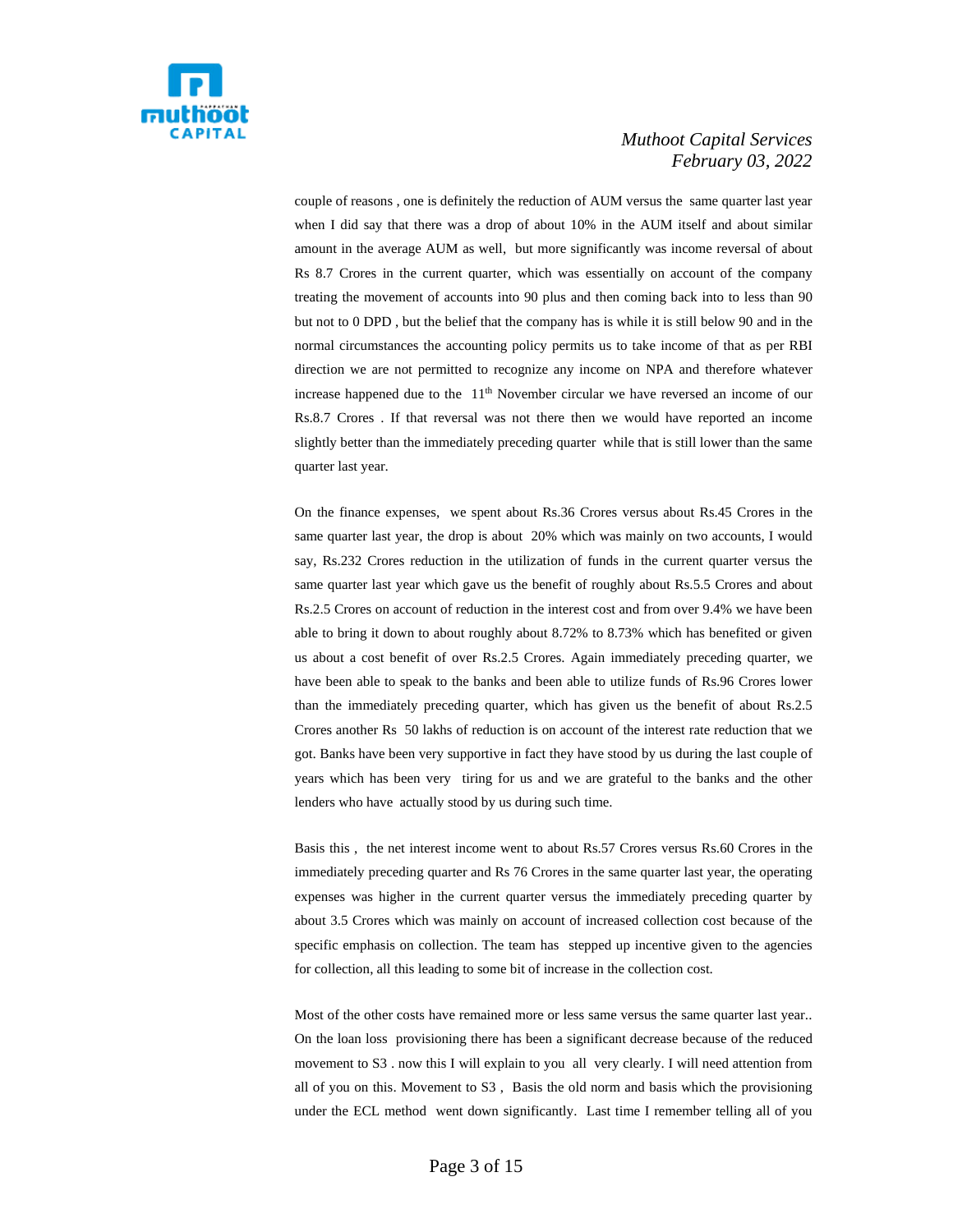

that we have made additional provision of Rs 10 Crores because obviously Q3 was after , coming back in Q2 immediately after the second wave. We wanted to ensure that things are going okay in Q3. There are no significant issues and therefore in the last quarter we kept an additional provision of Rs.10 Crores and this time we have ensured that we will just mark up the additional provision kept on the books.

This is besides what is demanded by IRAC norms. On the classification in terms of NPA after the IRAC norms and as per the Ind-AS, we have, for the purpose of reporting, reported a figure of about 28% in terms of IRAC norms for RBI purposes but if one goes by the older norm we are still similar to what we were in the last quarter and minor increase from our 19.8% to 20.4% , that has been the increase so while we have reported higher GNPA, in the other buckets , in which collections were received, permitted us to restrict the provisioning in the current quarter to about Rs 7 Crores.

We are happy to be showing positive bottomline after a negative for the last couple of quarter and we have reported PBT of Rs 6.1 Crores versus about Rs 18.5 Crores that we did at the same quarter last year but did a negative Rs 10.6 Crores in the immediately preceding quarter. On a nine month basis, we have been able to disburse at about Rs.779 Crores versus Rs.460 Crores that we did nine months last year and loan book of about Rs.2011 Crores versus about Rs.2199 Crores at the end of December last year.

Income generated was at about Rs.290 Crores versus about Rs.395 Crores the reduction of 25% being largely on account of two aspects, one is definitely the reduction in AUM by about 10%, average AUM by about 16% and the balance being on account of NPA which we still were not recovering, the income on those assets, and I have said that earlier also in my previous presentations also that on NPA we do not recognize the income. In current quarter I had mentioned that we did not recognize income even in the NPA accounts which are at less than 90 bucket.

On the finance expenses we were at about Rs 115 Crores in the current nine months versus about Rs 145 Crores in the nine month last year a drop of 20% largely on account of Rs.262 Crores of reduced utilization which possibly gave us a reduction of about Rs 19 Crores and further because of interest reduction it has given us a reduction of other 9.8 Crores to Rs.10 Crores.

Our operating expenses are more or less in line with what we had in the nine months last year, turning the cases. We had provision between slightly higher by about 6% but then broadly at the same level as last year nine months because when we reported a bottomline of about negative Rs.18 Crores versus a profit of Rs.43 Crores positive that we had for the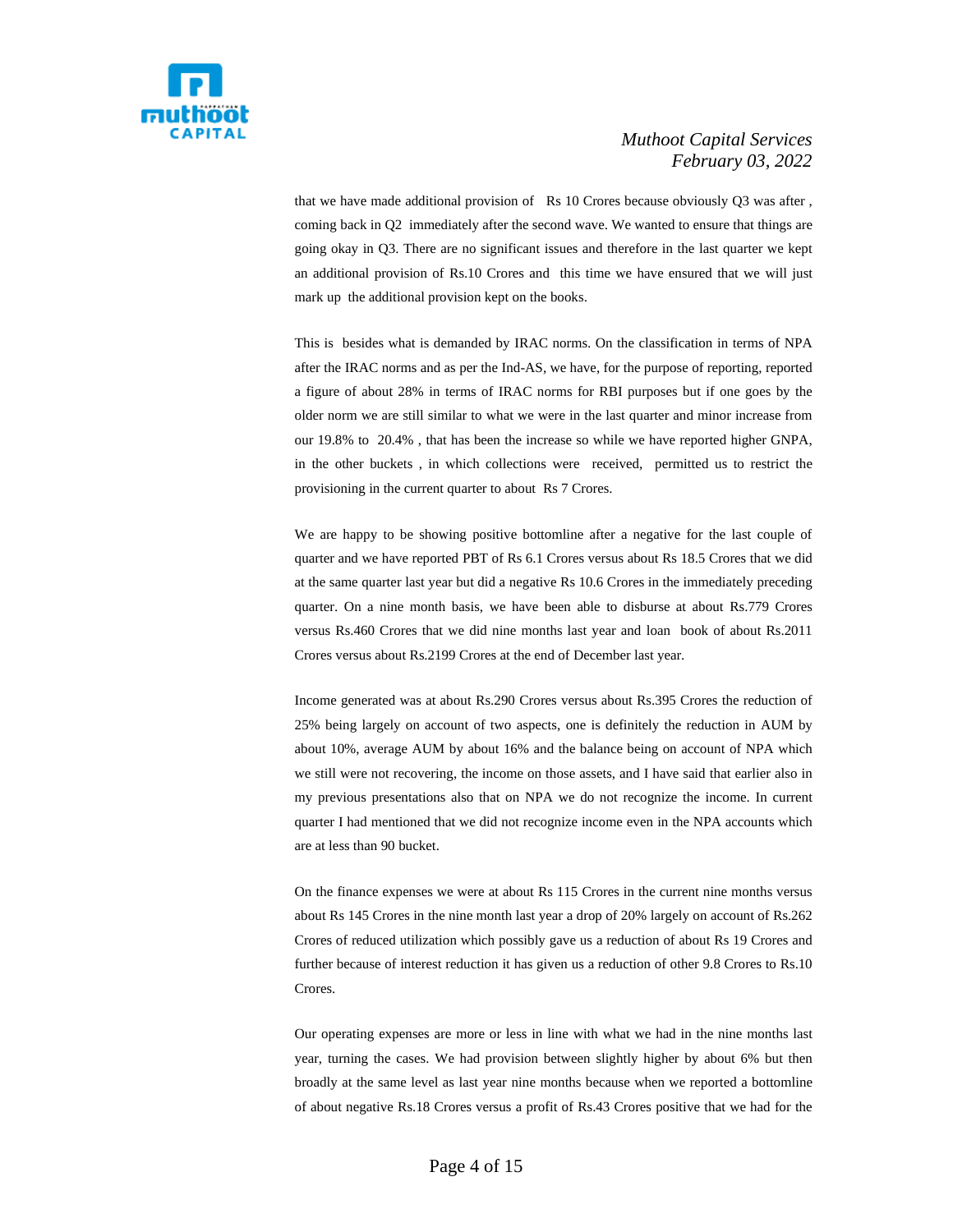

nine months last year. I will possibly pause over here. I will request Madhu to talk a bit about the operations and then we will jointly address any queries that you all have.

**Madhu Alexiouse**: Thank you Vinod and good afternoon once again to all of you and thank you for joining this call. I will try to be as brief as possible so that we can have more Q&A time. Like Vinod mentioned after the second wave, we saw two-wheeler industry improving month-on-month in September and October , actually that is the time when the festive season happened but in the month of November and December we saw some kind of challenge both from demand side and the supply side and the average sale for these two months was about 10 lakh level but after the second wave as we reached October and September, there was a very clear-cut indication that there is demand in the market and the sales numbers were actually looking pretty good.

> In Q3 FY2021 against total sale of about 48 lakhs Q3 FY2022 the industry sales were about 36 lakhs so that is the level of drop that has happened. As I mentioned there is both demand and supply side pressure. Key thing is that we believe this average 10 lakh sale is actually bottoming out and we firmly believe that from here this bottom level of average 10 lakh it should definitely see an uptick as we go through the Q4 in the next year.

> Third wave definitely had its own impact but it was at manageable level. It was not a very severe one and besides a few lockdowns here and there and things are back to normal now and hence we have a very great hope about Q4. The point that I am trying to mention here is that the auto industry rated problems that we have been hearing starting from four-wheelers and then the two-wheeler pressure, I think the time has come when actually it would bottom out, cars are definitely looking slightly better but two-wheeler also would bounce back.

> I had been mentioning earlier that India is the largest two wheeler market and two-wheeler is the primary mode of transport for the common man and this market is still unpenetrated in India we have about 102 wheelers for every thousand people whereas internationally it is much more when you compare to Thailand and Indonesia and we feel that the potential of this is at least twice at least 200 per thousand is what the potential in India is double the market that we are talking today and I feel that with the emphasis on infra through Gati Shakti which got announced a couple of days back during the Union Budget I think that is one very strong initiative that would push the transportation industry to the next level and from our perspective I think the MSP that the government has declared that would really enhance the cash flow of the customer which is the need of the hour.

> Tier three, tier four centers in rural areas , I feel that the cash flow levels and the income level should definitely improve there and the two-wheeler industry should start looking up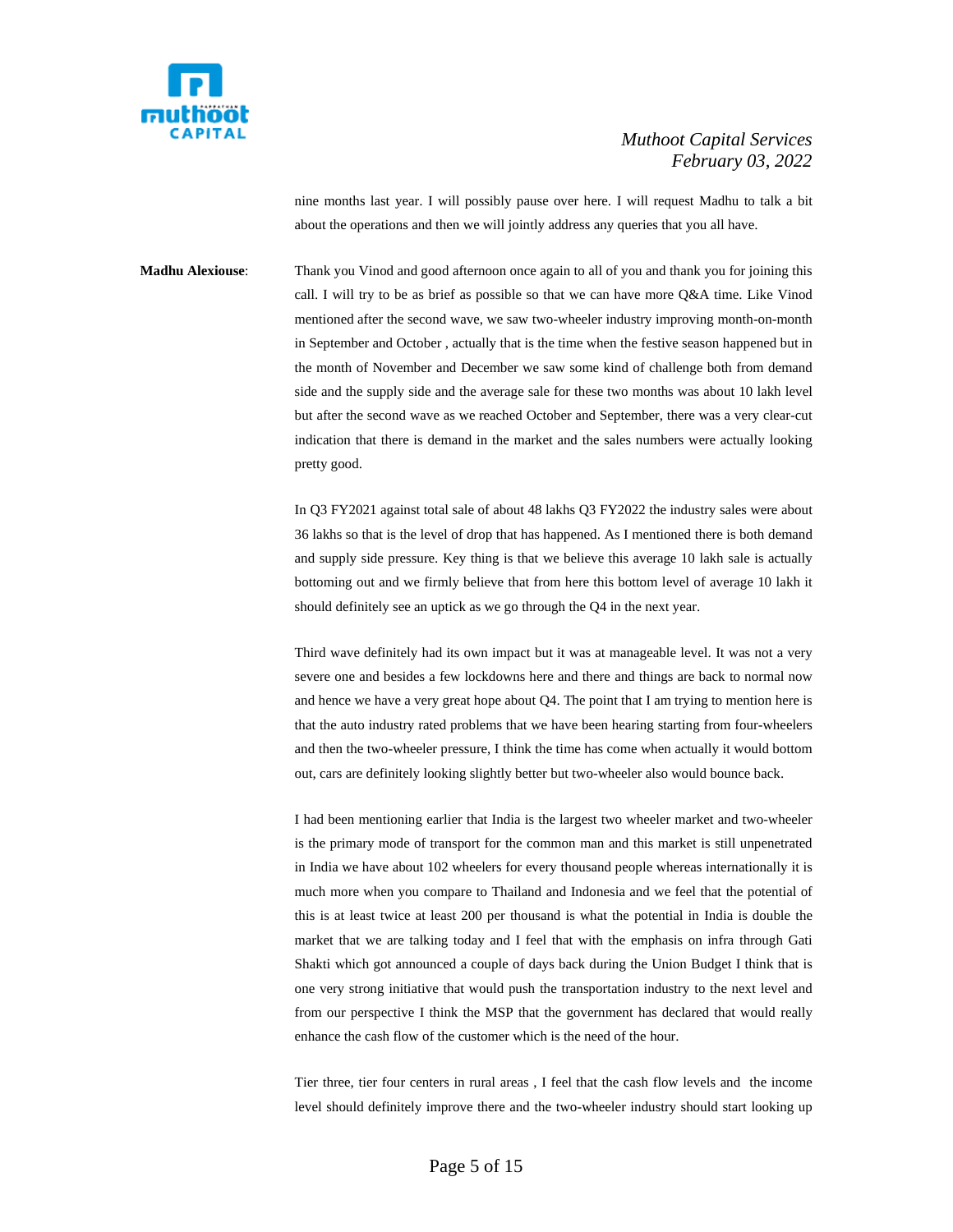

the point that I am trying to make and I mentioned earlier is there a bottoming out w and there are various signals and initiatives that would really make this up.

From MCSL perspective if you look at the overall disbursement that we have done in Q3 about Rs.332 Crores, this is the highest we have done after the COVID pandemic started and we have seen disbursements improving quarter-on-quarter, team had been able to reactivate all the business and collection touch points both and it has improved substantially after the second lockdown. We are moving towards business as usual, active touch points from where we do business and collections both and as a result, our market share also improved compared to last year Q3 which was about 0.93% and this Q3 it is about 1.19% and I have been telling always to the investor community and analyst community that our target is 1.5 to 1.65 so we are moving towards that long way to go but definitely we can see a positive uptick there.

Besides now we would start subsuming our expansion plans which we had kept in abeyance. We had informed you, we will keep it in abeyance for some time and we will start pursuing that as we enter into the Q4 in the next financial year. From collection perspective also we are seeing improvement across all buckets. It is there in the presentation as well, how the collection efficiencies are improving and bucket zero efficiency in two wheeler industries above 93%-94% we are consistently at 96% that is a very good sign at the same time a lot of action has happened in the ground in terms of customer connect programs wherever after the second wave and then when we were allowed to travel, meet and touch base with customers very well planned, customer connect programs has been rolled out.

These are all measurable action plan which is monitored on a number basis, on a resolution basis, that has got rolled out. I think from the perspective that all the handicap that we had after the COVID related pandemic, I think those are raining out. We hope to see only positive things happening as we go forward. Of course Q4 is generally a good quarter for us and so we believe that whatever plus we have done in Q3 will continue in Q4 as well. We can discuss more during the Q&A session.

This is all from my side right now but any specific questions we will take it up during the Q&A. Over to you Vidhi!

**Moderator**: Thank you. Ladies and gentlemen, we will now begin with the question and answer session. The first question is from the line of Akhil from RoboCapital. Please go ahead.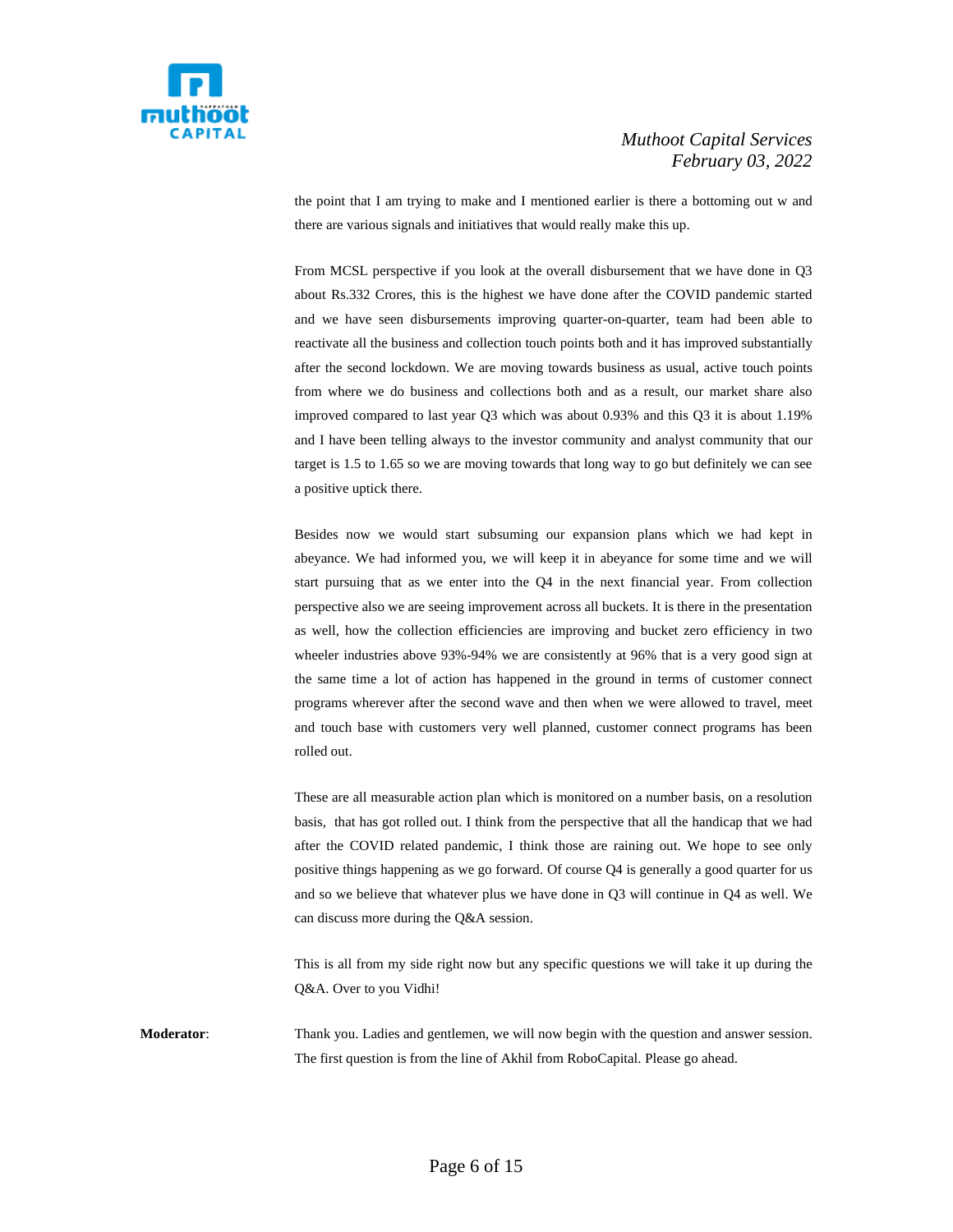

**Akhil**: Sir in the previous concall you had mentioned the target for disbursements would be around 1900 and right now currently obviously it will be tough to reach that target so for FY2023 I just want to know would you have a similar target then in disbursements?

**Madhu Alexiouse**: I can give you an indicative answer on this Akhil. Our Q1 was a total washout due to the lockdowns, but I can give you indicative number in the sense that during the last year we did around about 1 lakh unit and this year we expect to grow by about 50% from last year so we are looking at 1.5 lakh unit this year given the industry as of now and if industry really bounces back then we can look at slightly higher number as well.

**Vinod Panicker:** In terms of absolute numbers last year we ended up about Rs.750 Crores and this year if the things are good, we would be close to about Rs 800 Crores right now hopefully we end the year as Rs 1200 Crores to Rs 1300 Crores which is possibly slightly more than 50% higher than what we did last year and even 2019-2020 where the last month was actually washed out we did about Rs 1800 Crores I think that should be possible once we go in the next FY2023.

Akhil: Could you give us any guidance on credit cost what would be like in FY2023?

**Vinod Panicker:** In the current quarter, cost was about 3.99% for the current quarter, we expect the number to come down as we go forward, the cost will be in the range of our 3.54% so I expect it to be that 3.5% range on a consistent basis next year . I am expecting it to be a normal year, none of this lockdowns will be there then I would safely say that we should go back to the previous normal of about 2.5% to 3% might be closer to 3.5%.

**Akhil**: Okay and my last question just regarding what is the current ticket size?

**Vinod Panicker:** Average ticket size was about 79%, LTV was 79%. The ticket size is Rs 76k.

**Akhil:** In Rupee how much Sir?

**Madhu Alexiouse**: Rs.76000 and in percentage terms it is 79%, LTV is 79% in the current quarter.

**Akhil**: Okay thank you Sir.

**Moderator**: Thank you. The next question is from the line of Sarvesh Gupta from Maximal Capital. Please go ahead.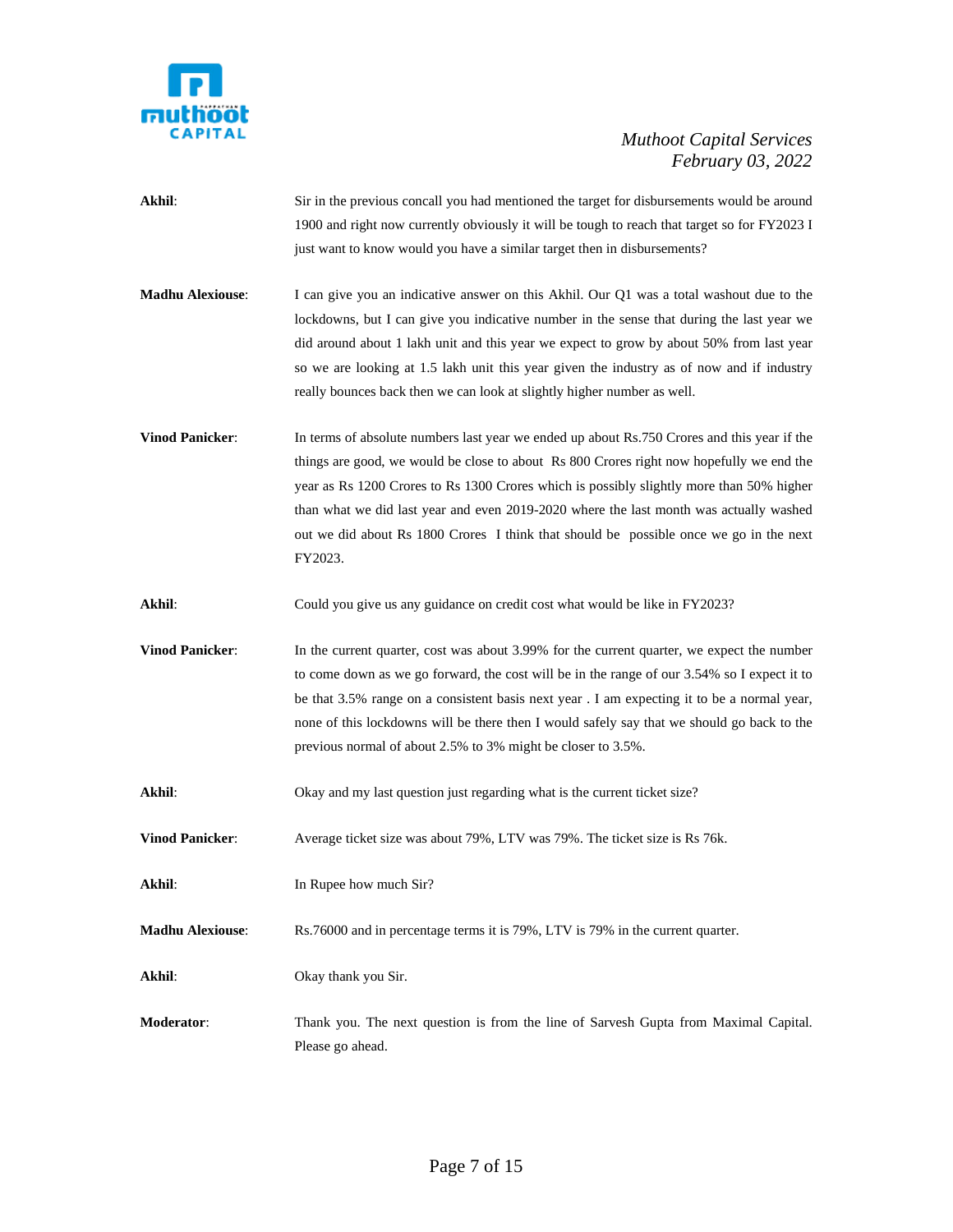

- **Sarvesh Gupta:** Good afternoon, Sir. Sir in terms of your gross NPA, we were expecting that I am comparing like-to-like still this quarter could have been a quarter where gross NPA number, could have actually come down so any reasons why the gross NPA number continues to sort of inch up on our like to like basis?
- **Vinod Panicker:** On a like-to-like basis, Sarvesh we did say it was 19.8% versus 20.4% is because of the increase that we saw in the month of November, November was a month where we did have issues on the ground, because in several parts of the country, mainly in the Southern India and then NPA has actually shot up in the month of November. The team actually recovered and brought it down to the closer to the October levels after that in the month of December but then the month of November was definitely a month which actually created issues for us.
- **Sarvesh Gupta**: So what is the expectation like for the closing of this year and for next year?
- **Vinod Panicker**: I will first talk about the current year, may be in the current year, on an old norm basis, we are reporting that Rs 387 Crores odd of NPA, we expect the number to go down further say anything in the range of about Rs.325 Crores to Rs.330 Crores by the end of the year. The last time when we had a call and we had a figure of Rs.360 Crores, we seriously expected the number to come to about Rs.310 Crores but I believe that while the teams have taken much stringent target I would say that Rs 325 crores is something which we would want to commit on saying that is what we will try and achieve by the end of this year. Next year we expect things to go back to normal then maybe even when the book grows up significantly the overall absolute NPA should start coming down and then we should start maybe talking about a gross NPA this is, based on the old norm of about 10%- 12%.

Sarvesh Gupta: In normal terms you would have probably been at 5%-6% right?

**Vinod Panicker:** We are in the range of about 4%-4.5% gross NPA level and net NPA was much lower than that but why I am telling the figure of 10% is something for the next year also mainly because, while we are expecting things to be normal, we expect some bit of turbulence and some bit of I would say corrections, which would be needed on the ground, which could possibly get into the first quarter or the second quarter, so I would safely say that even at the AUM level, I am saying that next year disbursement I am saying that we want to be at FY2020 level which is about Rs 1800 Crores and because the business, that is there the book that does not grow faster because of the lower tenure loans and that would effectively mean that the percentage will remain reasonably elevated; but it should be significantly better, our NPA significantly lower than what we are seeing in the current year or even at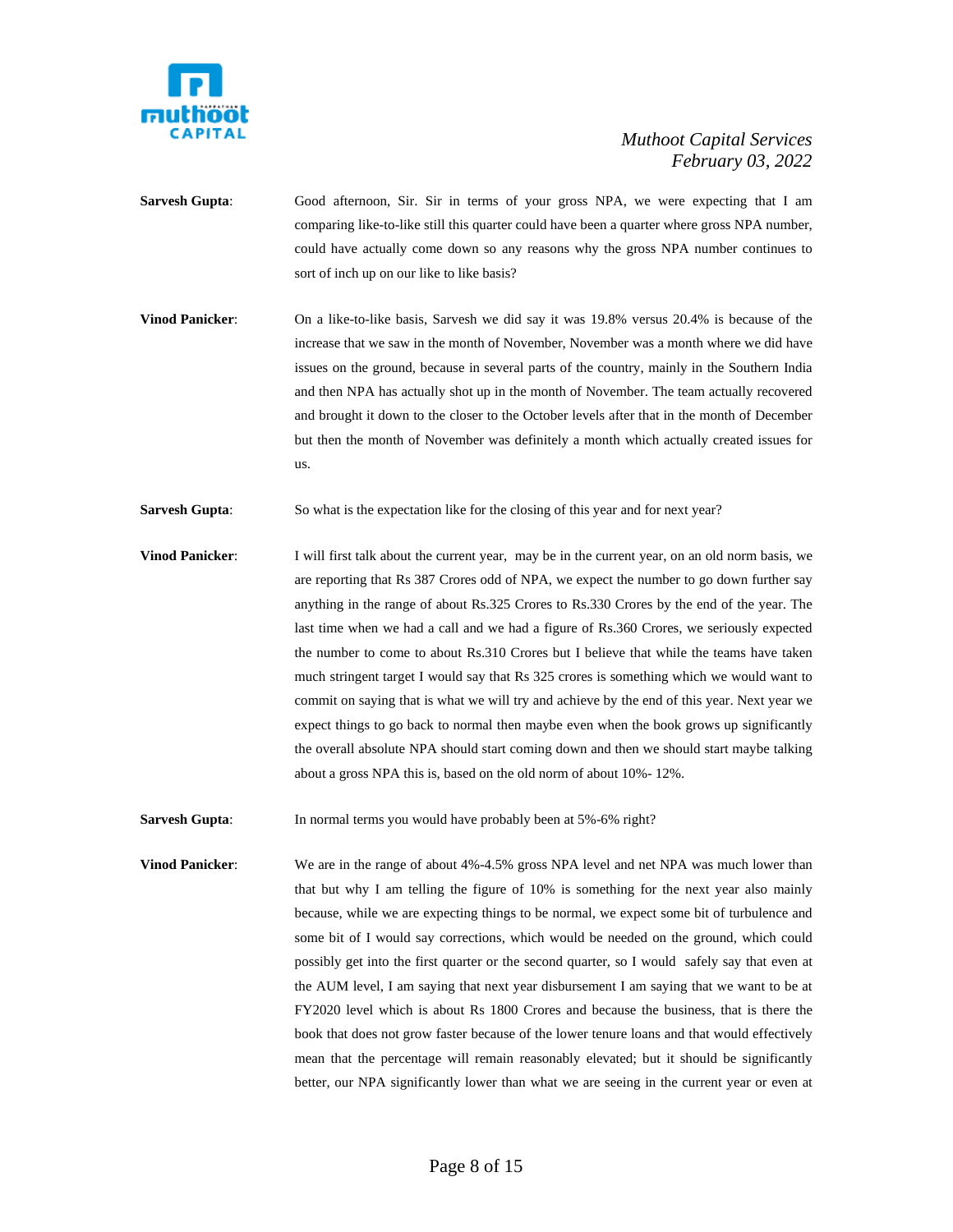

the end of this current quarter. We are confident of seeing some bit of benefit or reduction in next quarter itself in the fourth quarter.

- **Sarvesh Gupta**: Just a couple of quarters back I guess we were still at 10%-12% so I think from there one and a half years down the line if you have the same number it does look like your NPAs would be sticky as for me?
- **Vinod Panicker:** I fully subscribe to what you are saying; June 2021 the NPA, was about 17%, there have been some bit of increase largely due to AUM not growing and definitely some bit of absolute numbers also getting added but we should in the fourth quarter be able to grow at Rs.325 Crores, we should be in 15%, 16% range at the end of current year itself.
- **Sarvesh Gupta:** But March 2021 to March 2023 you expect to remain at the same percentage of gross NPA. From March 2021 to March 2023 you expect to remain at the same level of gross NPA in terms of percentage?
- **Vinod Panicker:** Yes, this kind of growth of NPA that we saw in the first quarter and second quarter and some bit of it third quarter also, so bringing it down would be herculean task and that is the reason why we will be in the 10% to 12% range by March 2023?
- **Sarvesh Gupta:** Typically in your business after how many months you are reasonably sure that this loan is lost? So why not write it off at least from your books if that be the case?
- **Vinod Panicker:** This is something which we can always consider, but I would say that while the business is fixed, we could see that option may be which we do not do ,we normally try and answer it and keep it under the radar of everybody so that collection team goes into it.
- **Sarvesh Gupta:** So the question was let us say after three months or six months if the customer is not paying then in general what is your lead in those cases?
- **Vinod Panicker:** The current ECL norm that is in place is basis the kind of a structure that we have seen over the last three to four years. How the customer moves from one bucket to another where he was at the beginning of the year and where he has gone to at the end of the year , basis that ,we have factored in that even in S3 we are capturing a percentage as high as about 48% currently because we believe that is the kind of customer that we deal with, and that is why our provisionings are also higher than what even the IRAC norms are determined. Basis IRAC we would have possibly been reporting about annual Rs.50 Crores of provisioning whereas now we are reporting close to Rs.265 Crores of provisioning that is because we believe that the customers that we deal with are customers who need who might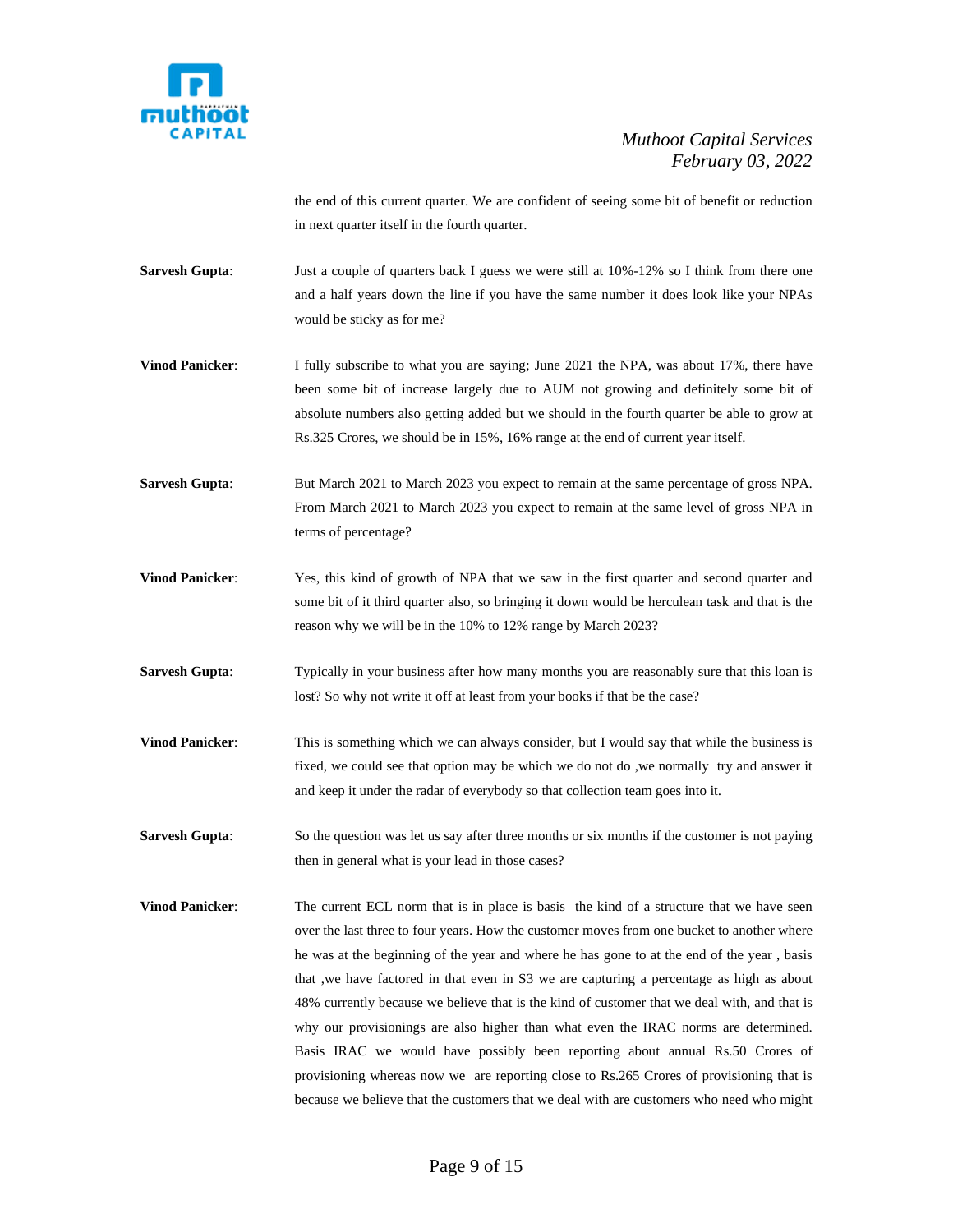

let us say , default and therefore provisioning should be adequate so while we do not remove from the books, we are ensuring that we use proper treatment in the books to ensure that there are no inflated positive bottom-lines. .

**Madhu Alexiouse**: I will add a bit here. See once the COVID had hit, and they were lockdown, I think these customers are not intentional defaulter customers out of circumstances they could not pay and they landed in 90 plus DPD. These are the customers and there are many customers in 90 plus who will keep on paying one installment or two installments or one and a half installments and they will keep on having some kind of relationship with the company. They would make part payment though it may not come out of NPA but still there would be a relationship with the customer in the sense that he is not able to get four installments, the five installments together and in the second lockdown that was more prominent . Around March we thought we will come out of it but after that suddenly again there was a jump in the NPA so our approach had been to collect as much as possible from customers rather than going very aggressive and do repossession and things like that, as these are the customers who are not regular defaulters like pre-COVID, there used to be set of customers who default I mean that was intentional the vehicle may not be available and things like that but here is a set of customers who have very good set of their business model, they will be small shop owners and things like that, out of circumstances their cash flow is impacted so we have to balance both in the sense that while there is a segment of customers where you need to go aggressive and do the collection there is a set of customer and you need to have a relationship where they continuously pay your installments and come out of the problem so we have to balance both , it is not that we will straightaway write them off but we will wait and this was a different circumstances everyone experienced for the first time and so we have also learnt over the time that these are the customers whom we need to keep on collecting the money and secondly we feel that if we go all out repossess then sell it there could a repo loss as well, so it is better to collect the money and bring down PoS levels and ensure that account is active and we keep on getting the money rather than customer totally vanishing or not paying at all and then we have to get into a very serious kind of recourse like repossession or legal and things like that.

**Vinod Panicker:** May be, as what Madhu said that, Sarvesh, in slide 26 which we have uploaded, if you look at, we have mentioned that Rs 9.2 Crores has been collected in Q3 but the account has not moved out of NPA, now that is actually 21,400 customers; so maybe add to what Madhu is saying, please see it is not that the customer does not want to pay, it is possible that he does not have the wherewithal to pay fully, so the 21000 customers, they actually come and pay in the current quarter I would say that we will continue to do so, if we write it off in the books, we will not be able to have complete focus that is one thing and second is, we have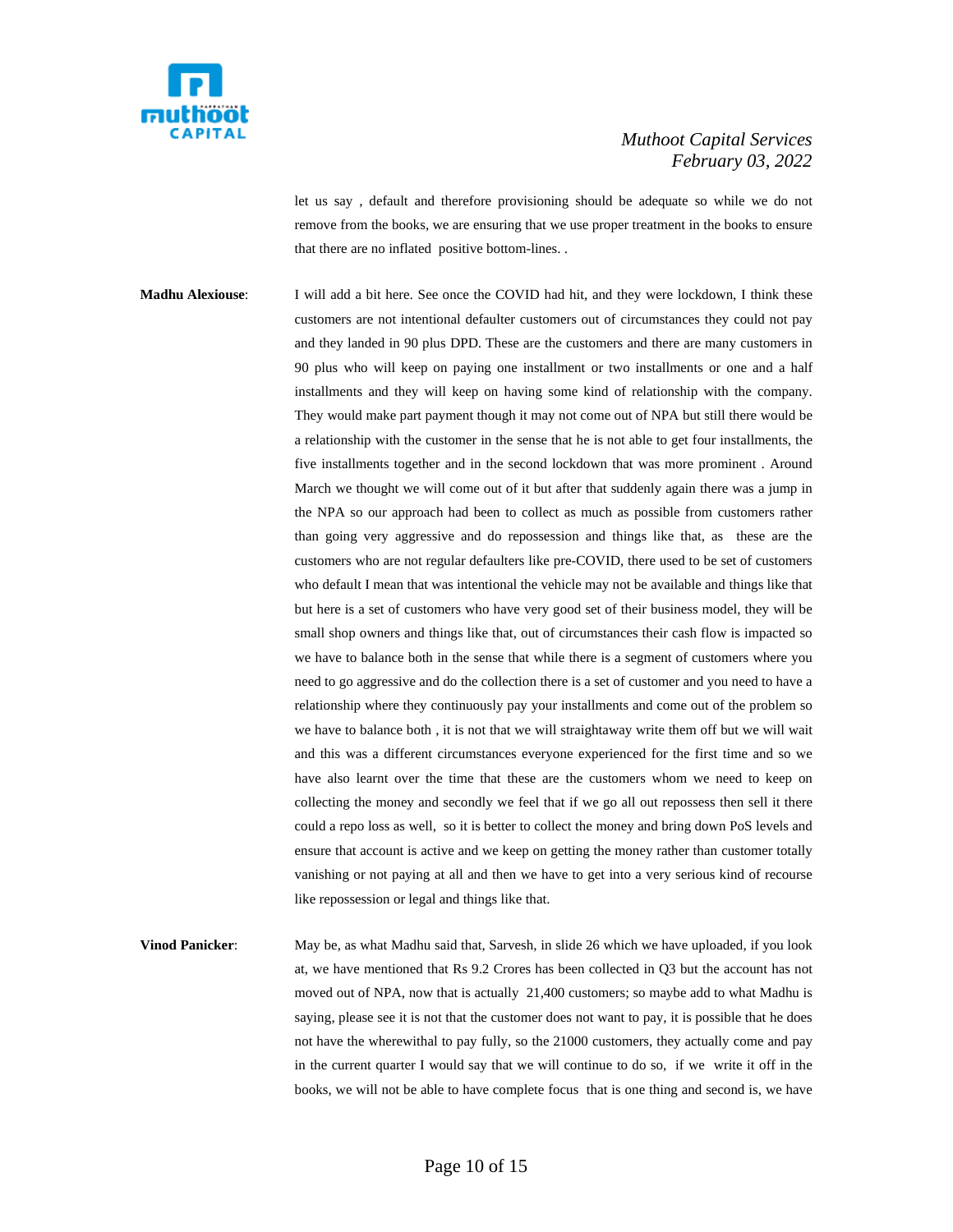

taken ourselves an aggressive target, we have actually come up with attractive waiver schemes and other things, so that the collection happens on the ground, we have seen a robust collection in the month of December, we have seen very good collection in the month of January. We are expecting the same trend to be achieve that or even better or much better in the month of February and March because now things are stable, it was some cases where guys were down with COVID and things like that and they were possibly held up for five or six days, is not the case now, things are opening up and we are confident that the numbers will go down and that is why I was saying that the absolute terms will go down.

**Sarvesh Gupta:** Thank you and all the best.

**Moderator**: Thank you. The next question is in the line of Vinay Jadwani, an Investor. Please go ahead.

- **Vinay Jadwani:** My queries regarding the dividend policy, a few years back the company changed the dividend policy for the sake that it would retain the dividends for reinvestment for future growth but other companies other finance companies even the parent company, Muthoot Finance they also are growing and even growing more than the Mutual Capital actually and they are still paying dividends also so when is the company considering it this year is a washout here for sure but in future is there timeline when we can see the change in dividend policy since the growth pattern, is not growing actually now and for that sake only the company changed the dividend policy so would like to know more about the dividend policy in future course?
- **Vinod Panicker**: Vinay, first and foremost is Muthoot Finance is not our parent company; it is not part of group also. Muthoot Finance is Red Muthoot and we are Muthoot Pappachan group, we are the Blue Muthoot. Definitely they are making profits and they are giving dividend; we had actually changed this policy sometime after 2016 where we thought that let us retain the funds for future growth and that is the time when we after 2016 as per my memory we have not given any dividend. We hope to start this once we get better times and maybe when we see growth in the AUM and in the profitability, definitely we do not want to change our practice In our case 62.5% is held by the promoters, so obviously they would also be keen to take it back, but in the interest of the company it was decided that we will not look at any dividend distribution right now. I am sure when things improve, we will definitely start looking maybe this year like I admit is a washout but definitely better times will come and maybe we will be in a position to change our policy.

**Vinay Jadwani:** Thank you.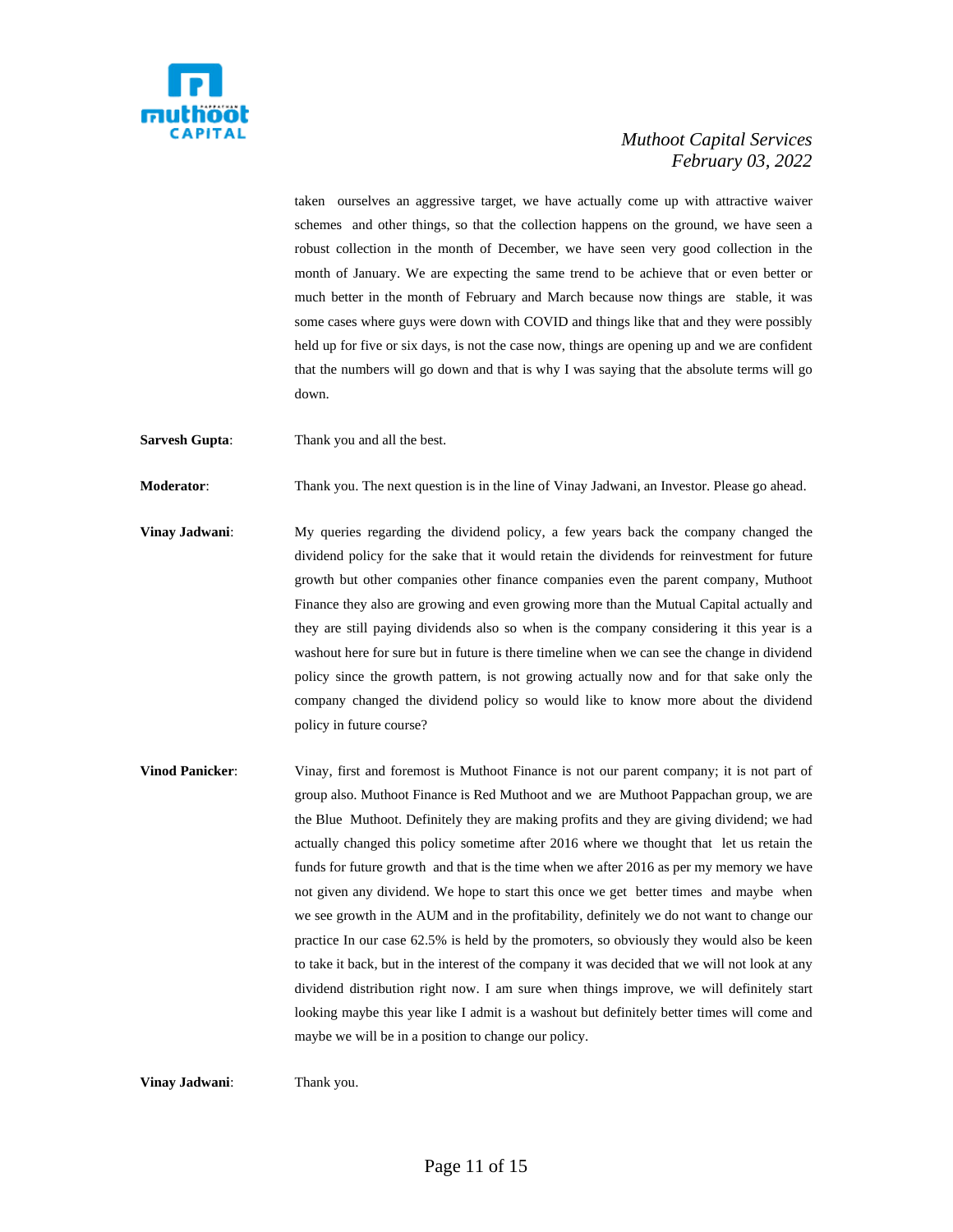

**Moderator**: Thank you. The next question is from the line of Vidhi Shah from Antique Stock Broking. Please go ahead.

**Vidhi Shah**: Sir actually you mentioned that you would like your GNPA by year end to be around Rs.325 Crores so which means that you will see a recovery at least reduction of NPAs at least to the tune of Rs.200 Crores so how do we see these recoveries such a sharp recovery coming in Q4 like I understand it is a strong quarter but still how do we see such a sharp recovery coming in?

- **Vinod Panicker:** I mentioned that the reduction to Rs.325 Crores is basically the old norm. I am repeating that when I am talking about NPA right now or the target that we have given on the ground is for the current year at least. We will need to change this because the RBI circular of  $12<sup>th</sup>$ November is a recent and then converting the guy on the ground who is not able to pay even one installment to convert him and make him pay four installment or something which cannot happen. When I had mentioned Rs.325 Crores I had very clearly said that it is basically the old norms so last year effectively based on old norm , we will go from about Rs.387 Crores to about Rs.325 Crores which we would reduce by about Rs 60 to 65 Crores. So for which we feel that there would be specific benefit given agencies and there is an all round effort on the ground to ensure that the collections happen.
- **Vidhi Shah**: Sir as per the old norm the NPA number that you mentioned around Rs.380 Crores so do we see any customers or who have still not paid a single EMI in that case or in all the customers who are in the stage three assets all customers are at least paying one EMI or is there any customer or percentage of customers where they have not been a single EMI as yet and they are still under GNPA?
- **Vinod Panicker**: There will be, Madam. there would be some amount of customers, where people have not paid a single EMI . If I look at only last Q3 full year figures by disbursement, I will definitely have something like  $1000 + \text{cases}$  where people who have not paid a single EMI but then that is pretty common that they take the money and when the first installment comes 45 days later possibly something else has happened because of which this issue has come.
- **Madhu Alexiouse**: Just to add to Vinod, Vidhi, among all the NBFCs and banks who do lending and especially retail lending they attract the non-starters and first EMI, second EMI, third EMI, femi, semi-temi and after the pandemic as told during the calls also we have kind of slightly tightened our credit norms as well. So non-starter and SST we call it, SST norms those are the things we did not change and current portfolio behaves in a similar way what it was prepandemic so just to assure that because of pandemic and there are problems in the market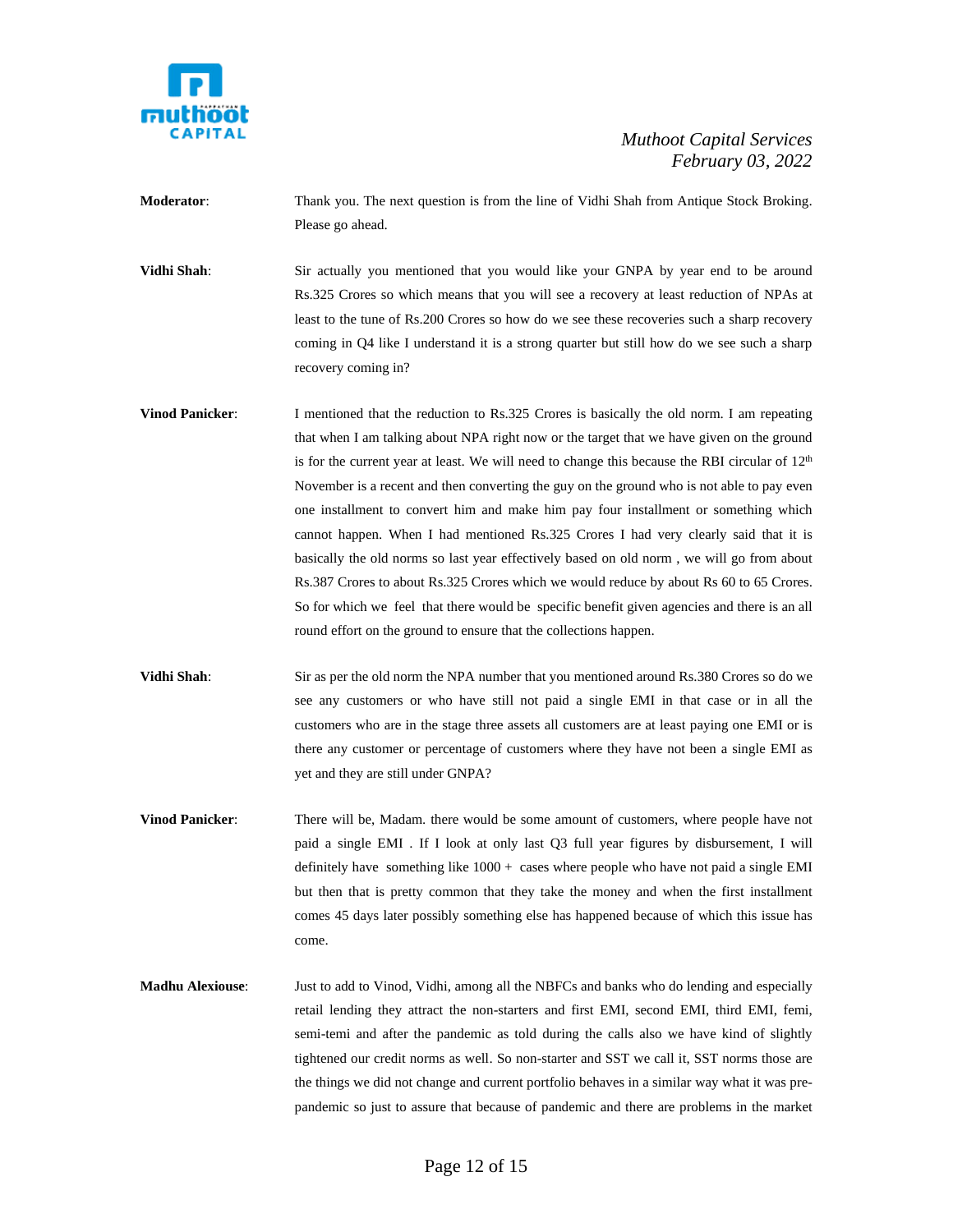

,first lockdown came in , second came in , and if there is a third wave , we have taken care in terms of our credit delivery in terms of portfolio management to ensure that portfolio behaves like pre-pandemic so existing portfolio would have gone into slightly problem in terms of repayments and things like that but whatever new business we have done, we have ensured it behaves like pre-pandemic so just to tell you that from non-starter perspective, from the portfolio management perspective, from the early delinquency team has kind of contained that control that. That is within the permissible limit of the organization.

- **Vidhi Shah**: Lastly Sir our borrowings have been reducing so do we see any fund raising in the next couple of quarters and if yes then will that lead to increasing of cost of funds?
- **Vinod Panicker**: Madam, in fact in times when business has not grown, we had spoken to some of our lenders and requested permission for not drawing the sanctioned amount, basis that the utilization has reduced, but definitely with the disbursements expected to go up in the current quarter also and we are also speaking to some of the lenders, we are speaking to some of the other investors who would want to come for other transactions we are definitely going to look at raising at least about Rs.300 Crores in the current quarter , some of it will be for the current quarter utilization and is some of it for the next quarter.
- **Vidhi Shah**: Okay but this shall not see any increasing cost of funds despite we are raising funds in the current quarter in the next quarter but there will not be any increase in cost of funds and which is right?
- **Madhu Alexiouse**: We intend to utilize whatever a lot of it in the book, and there are discussions in the current quarter so if the cost of funds go up definitely we will see an uptick in the revenue which will compensate or more than compensate for the cost.
- **Vidhi Shah**: Madhu Sir, a question especially to you, how do we see the non-two wheeler portfolio doing like how is the strategy working out there and is there any further updates on the nontwo-wheeler segment that we have been growing?
- **Madhu Alexiouse**: Non-two wheeler book is about Rs.24 Crores as of now and it the NPAs and collections have remained within the permissible limits. During last few calls we had said that expansion and things like that we have kept in abeyance. We wanted to wait and see how the things plan out and I had mentioned during my initial call that now we are looking at expanding whatever we had put in abeyance and used cars is something which would definitely budget it as we go forward. So from the perspective that how the portfolio is behaving it is within the permissible limits that we have done. Are we looking at growing this? Yes we are looking at growing this and we will come back to the investor community,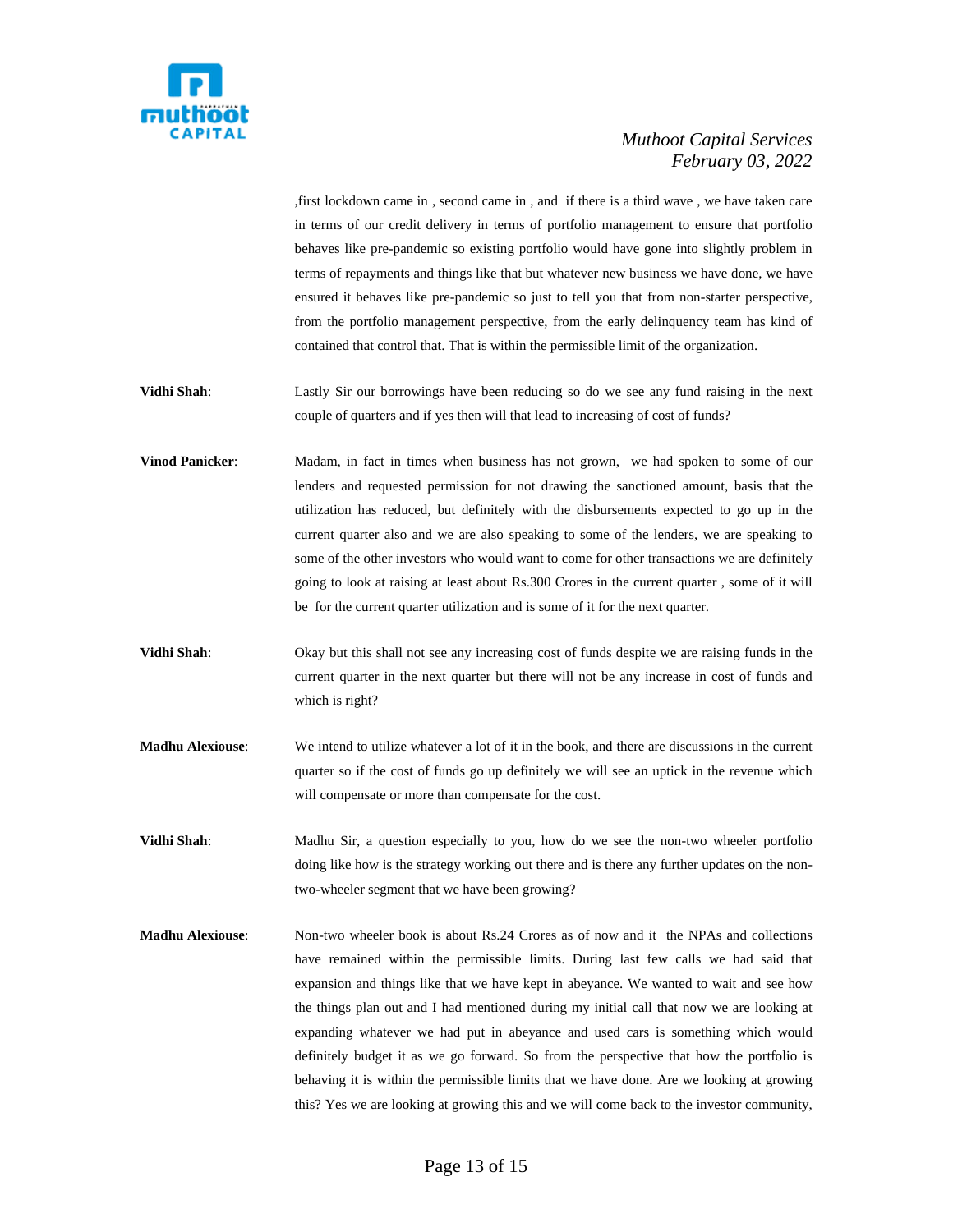

to analyst community once we are ready with our next year's budget and we will give a very clear step action plan on the centers that we are going to operate and which are the markets that will operate, give us some more time maybe a quarter's time and we will be able to update on that.

**Vidhi Shah:** Sure Sir. Thank you.

**Moderator:** Thank you. As there are no further questions, I now have the conference over to Ms. Vidhi Shah for a closing comment.

**Vidhi Shah**: Thank you everyone for participating in the call. Madhu Sir will you like to conclude for the call?

**Madhu Alexiouse**: Thanks once again to all of you for taking your time to connect with us. I think I have mentioned during my initial discussion as well that two-wheeler industry definitely is going through the challenging times and I mentioned about both demand side and supply side issues are there, but at the same time what gives us confidence about this market is that how it actually bounced back after the second wave and we saw at the end of Q2 and starting off Q3 numbers touching about 15 lakhs and then we have seen a dip in November and December we feel that this is the bottoming out of this industry and there are very positive signals from the ground in the sense that how the customers cash flow is improving, how the business is improving and with the movement of people I think and as the schools and colleges open up, economy opens up more we have all the reasons to believe that Q4 onwards things should look much better. What was till September and October , we have actually been able to grow compared to last year. Last year was a very low base although but I think that we have all our aggregates in place, all our action in place to really make it back to what we were at the pre-pandemic level. Vinod mentioned about we want to reach somewhere what we were in 2020 that is definitely a striking reach for us. We will definitely reach there and also to assure that in terms of all the initiatives that we have been telling that we have put in abeyance is something that we will definitely open up and as we go forward you will see uptick in all those initiatives as well. May I ask Vinod also to add his concluding remarks? Vinod Please!

**Vinod Panicker:** Thanks Vidhi. Thanks everybody else for being on the call with us. We are definitely happy in the current quarter that we have been able to report to a positive bottomline in spite of us having made additional provision basis the new norm for close Rs.9 Crores but we are expecting the fourth quarter to be significantly better than the third quarter and maybe going forward seems to be better or the pre-COVID levels, maybe 2019-20 levels, maybe from the next financial year onwards. We are thankful for all the support that we have got from all of